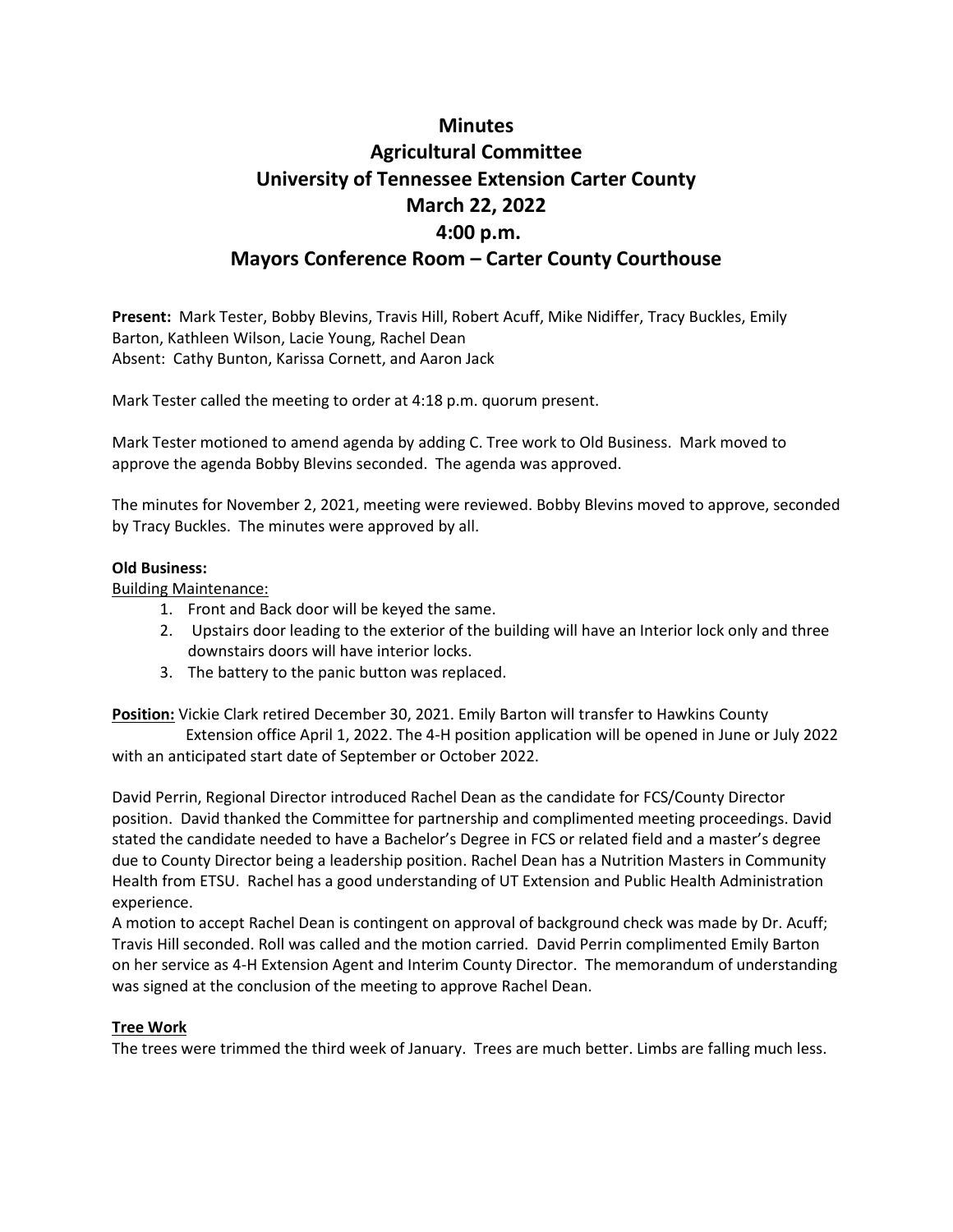The Agriculture Committee meetings have been set for May 10, August 9, November 15 the  $2^{nd}$  Tuesday of the month at 4 p.m. Locations are to be determined. Procedures were given on turning in the minutes and reporting the meeting dates: Give the minutes to Ms. Guinn at the Carter County Courthouse, and advertise the meeting date the day after the commission meeting.

### **Program Updates:**

Agriculture Update: Agriculture Updates:

- Kathleen started giving Beef Quality Assurance (BQA) by request during COVID, but this seems to fit better into each individual farmer schedule so she will continue this into the upcoming year.
- Kathleen is working with producers who allowed their Private Applicator to lapse, and this is approximately a 4-hour training. We are still hosting them by appointment as well, due to the convenience it creates for the clientele.
- Carter, Washington, and Unicoi Counties partnered together to host a Master Beef in February. We had several producers attend this event and look forward to more partnership programs in the future.
- The Sub Region Group (Upper 8) is seeking even more events that we can participate in together. One event is the Sullivan County Farm Safety Program to be held on April  $9<sup>th</sup>$ , they modeled the planning after our Farm Safety Day back in 2018. We had 220 participants at our event, and we hope to plan a future one for 2023.
- Kathleen Wilson and Sarah Orr will be conducting a Cattle Pregnancy Check Workshop on April 30<sup>th</sup>. We always thank Mike Nidiffer and Jamie Hughes for making this possible. Mike allows us to use his farm on 1226 Blue Springs Road and Jamie provides about 30 head of cows for us to palpate. We are going to have a full class this time with 25 participants.
- Kathleen is working to coordinate an Artificial Insemination Workshop for individuals trying to learn how to perform this service on their own farms. We do not have a date yet but hoping to have one in the upcoming months.
- Our office works closely with the East Tennessee Nursery Association (ETNA) to prepare programs and conduct meetings. We will not be having our annual plant sale this year but we are currently planning to host one in 2023.
- Carter County will be hosting the Carter County Classic Horse Show on April 23 $^{rd}$ . We are thankful that Double C Western Wear and Evening Breeze Arena Sponsored this event and made it possible for our youth and surrounding area.
- The Upper 8 is planning to host a horse seminar on May  $7<sup>th</sup>$  at the Ron Ramsey Regional Agriculture Center (RRRAC) pending speaker confirmation.
- Bristol Steer and Heifer Show will be on May 14<sup>th</sup> in Abingdon, VA. We host this show between the two states and thankfully we have several contestants from Carter County participating. The carcass show is held a week following the show for the finished steer exhibitors. The cut off for prospect is 900 pounds.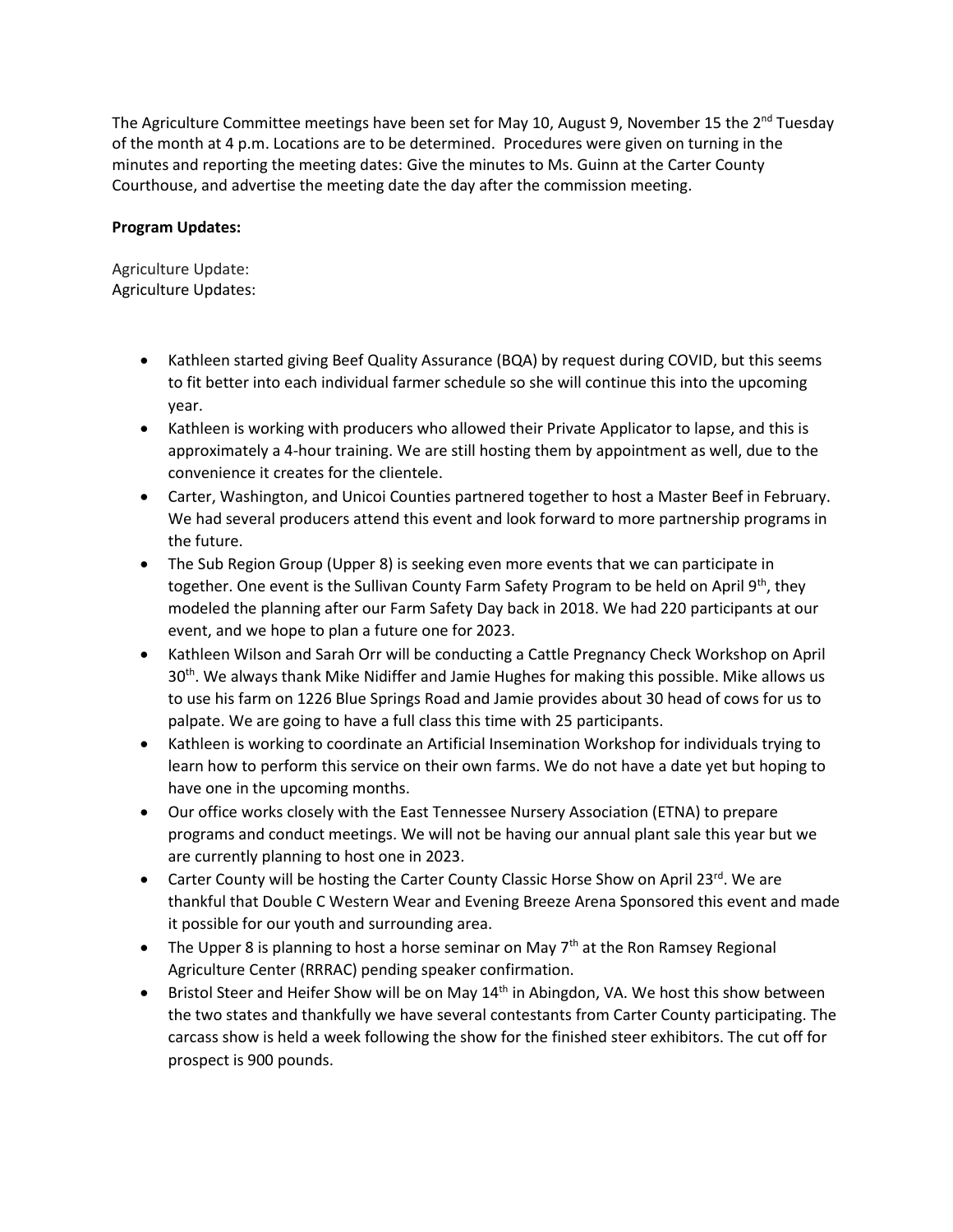- We are going to host our very own multi-species livestock show on June  $17<sup>th</sup>$ , the Carter County Classic, this show open to everyone. We will be running fair rules. We are very thankful that the Carter County Cattlemen's and the Carter County Farm Bureau has agreed to sponsor this event.
- We have continued to have an unusually large call volume and requests for farm visits. The office has handed out a lot of soil testing kits, so people are doing a good job prepping their soil for planting.

## 4-H Update:

- Emily will be returning to help with some 4-H events over the summer including 4-H Camp, portfolio competitors, and livestock training. Volunteers will be leading Wildlife Judging and Forestry Judging like they have in the past. Appalachian Fair Entries will continue as normal.
- 6 students attending 4-H Congress- 1 Citizenship Finalist, 1 State Essay Winner, 2 State Poster Finalists
- 7 students competing in livestock showing and dairy steer program.
- Online payments for camp through Ag Store will be established in April
- Jr. Camp Scholarships Available by application
- Academic Conference, Electric Camp, Shooting Sports, and Quilt Camp applications being accepted.
- Wildlife Judging practice is each Thursday from 4-5 at Farm Bureau for  $4<sup>th</sup> 12<sup>th</sup>$  grades. Competition in late May
- Demonstration Day Contest was held March  $24<sup>th</sup>$ . 8 students qualified for regional competition
- All Star Conference for High School students will be April 8-10- 6 students attending
- Free Hunting/Fishing Licenses offered to youth ages 13-15 via postcard/partnership with TN 4-H and TWRA

## TNCEP UPDATES:

- Approximately 350 students in 3<sup>rd</sup> and 4<sup>th</sup> grade in Carter County Schools graduated their healthy living series in Rudy Raccoon and Power U. 4<sup>th</sup> grade in partnership with 4-H.
- Students completed topics of Physical Activity, Fruits and Vegetables, Sugars, Fats, and Salt, 5 food Groups.
- 4<sup>th</sup> Graders additionally completed speech, poster, and trash model contests.
- 7 students in TEACH Homeschool Co-op at Memorial Presbyterian Church completed 6 classes in the series Adventures in the kitchen. Students have been exposed to a variety of healthy cooking techniques and have completed 6 recipes. Techniques have included dry and liquid measuring, cutting techniques such as slicing, dicing and chopping, utilizing heat techniques through microwaves and skillets, etc. Recipes have exposed students to salads, quesadillas, parfaits, trail mixes, and more.
- Eating Smart Moving More, TNCEP flagship program is being taught at Courtyard Apartments and Elizabethton Housing and Development to 13 participants, with 1 final class. Topics have included meal planning, unit pricing, nutrition labels, physical activity, food safety, fruits and vegetables and smart drink choices.